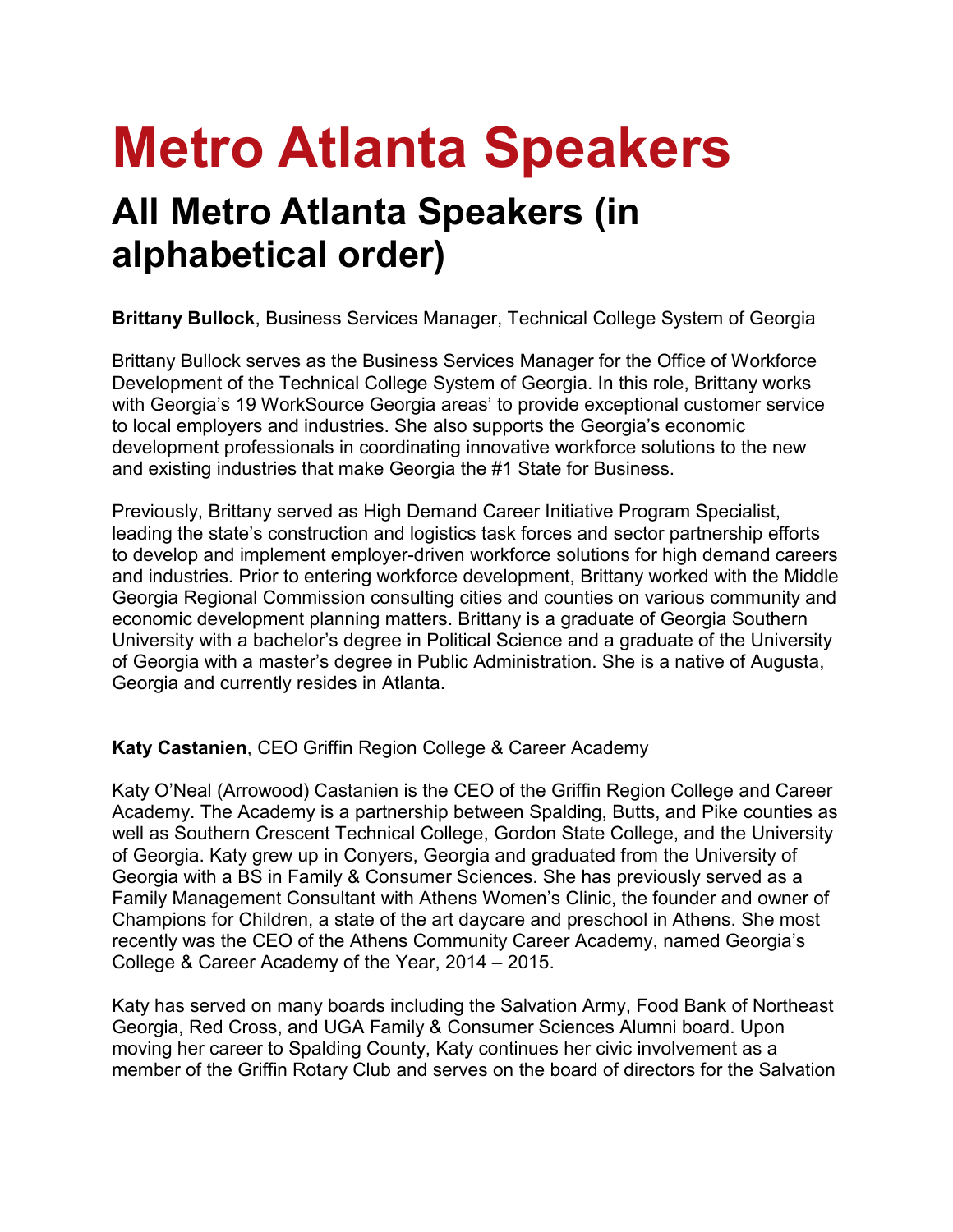Army in Griffin. Katy is the married to David Castanien and they live in Newnan, GA. She is the mother of grown children, Keith and Molly.

# **Sally Creel**, STEM & Innovation Supervisor, Cobb County Schools

Sally Creel, K-12 STEM & Innovation Supervisor for Cobb County Schools in Georgia, has spent the last 25 years as an educator, author, science and STEM administrator working with leaders, teachers, students, business and community members. Dr. Creel has a passion for empowering classroom teachers and designing sustainable partnerships between educators and business/industry.

Sally currently serves on the STEM Advisory Board for the National Science Teaching Association (NSTA). She is actively involved in the National Science Education Leaders Association, Georgia Science Teachers Association and Georgia Science Supervisors Association and has served as president of these organizations.

Dr. Creel earned a Bachelor of Science in Childhood Education from Shorter College, a Master of Education in Early Childhood Education from Piedmont College, and her doctorate in Teacher Leadership from Kennesaw State University.

**Lisa Davis**, Project Administrator, Workforce Solutions Group, Atlanta Regional Commission

Lisa Davis is a Project Administrator in the Workforce Solutions Group at the Atlanta Regional Commission (WorkSource Atlanta Regional). In this role, she provides oversight and guidance for the group's special projects. Lisa also provides oversight of One Stop Operations and technical assistance and guidance for program operations. WorkSource Atlanta Regional services resident and business in a seven-county area including Cherokee, Clayton, Douglas, Fayette, Gwinnett, Henry and Rockdale Counties.

Prior to joining ARC, Lisa worked seven years as the Program Services Manager at WorkSource Cobb, formally CobbWorks, Inc. where she served as a member of the management team with the responsibility of oversight of the organizations Adult/Dislocated programs and initiatives. Lisa also worked as Continuous Quality Improvement Liaison with WorkSource Fulton, formally Fulton County Office of Workforce Development and spent four years at the Georgia Department of Labor where she served as a DOL Services Specialist and Unit Supervisor. Lisa Davis attained her undergraduate degree from Spelman College and has a Master of Public Administration from Clark University.

**Adam Forrand**, Director, Education & Talent, Gwinnett Chamber of Commerce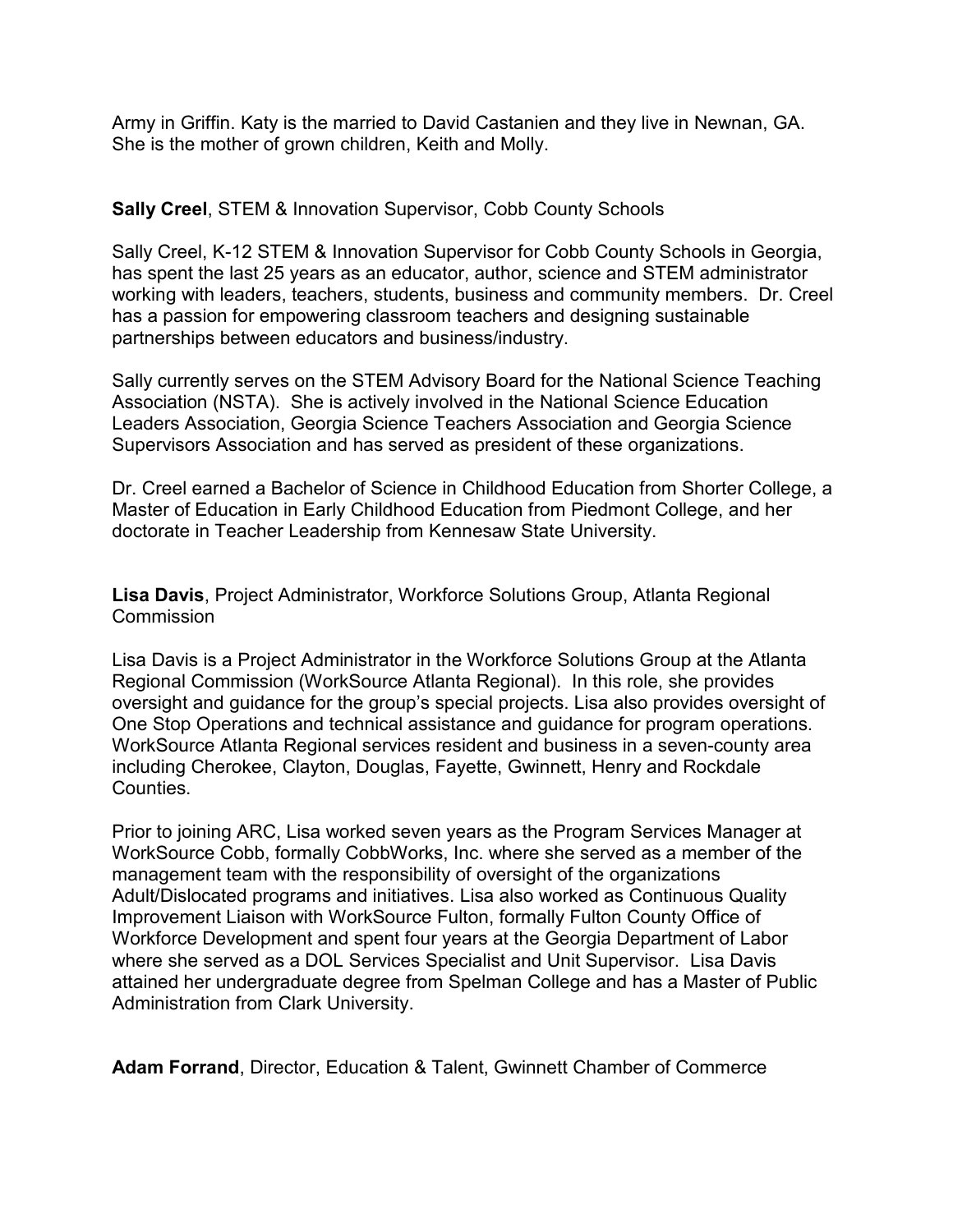Adam serves as Director, Education & Talent Development for Partnership Gwinnett, the economic and community development initiative of the Gwinnett Chamber of Commerce. He leads the implementation efforts for Goal 2: Talent Development serving as the key point person to connect and align Gwinnett business' talent needs with Gwinnett's workforce ecosystem.

Adam has made significant contributions to the success of a range of companies including his own marketing communications agency, a Seattle-based education technology start-up and multinational education companies such as Pearson Learning and McGraw-Hill. Adam earned a BBA in Marketing from Stetson University and resides in Suwanee with his wife Lori, a Gwinnett County Public Schools Special Education Paraprofessional, and their three children, Arden (18), Alex (15) and Aidan (13).

# **Danielle Frazier**, CEO, Charlotte Works

Danielle Frazier is the president and CEO of Charlotte Works, which works to provide opportunities that prepare people for education and available careers while connecting businesses to skilled workers. Her focus is the cultivation of a thriving local economy that includes effective career counseling, training and upskilling of jobseekers; developing career pathways that guide individuals through potential professions; and working with local industries to create a sustainable talent pipeline. She has experience in nearly all facets during her more than a decade tenure with Charlotte Works. She has served in roles such as COO, operations director and youth programs director. She also led the development of NCWorks certified regional career pathways in advanced manufacturing and healthcare.

# **Connie Haynes**, Executive Director, GeorgiaFIRST

Connie is the Chief Executive Officer for GeorgiaFIRST Robotics, responsible for the daily operations of all four FIRST programs (FIRST Lego League Jr., FIRST Lego League, FIRST Tech Challenge and FIRST Robotics Competition). She has worked with the FIRST organization for over nineteen years, being instrumental in bringing FIRST Lego League to Georgia and FIRST Robotics to Tennessee and Georgia. She is a former educator with a Master's Degree in Early Childhood and Gifted Education. In addition, she has served on the Governor's Task Force for STEM Education in Georgia, the Governor's HDCI IT Task Force and the steering committee for TAG STEM awards. Connie has been the driving force behind GeorgiaFIRST obtaining its newest designation within our state – CTSO pathway. Her dedication to promoting Science, Technology, Engineering and Math to our next generation of leaders has brought her to her current role.

**Marci Hanson**, Student Placement Services, Fayette-Piedmont Hospital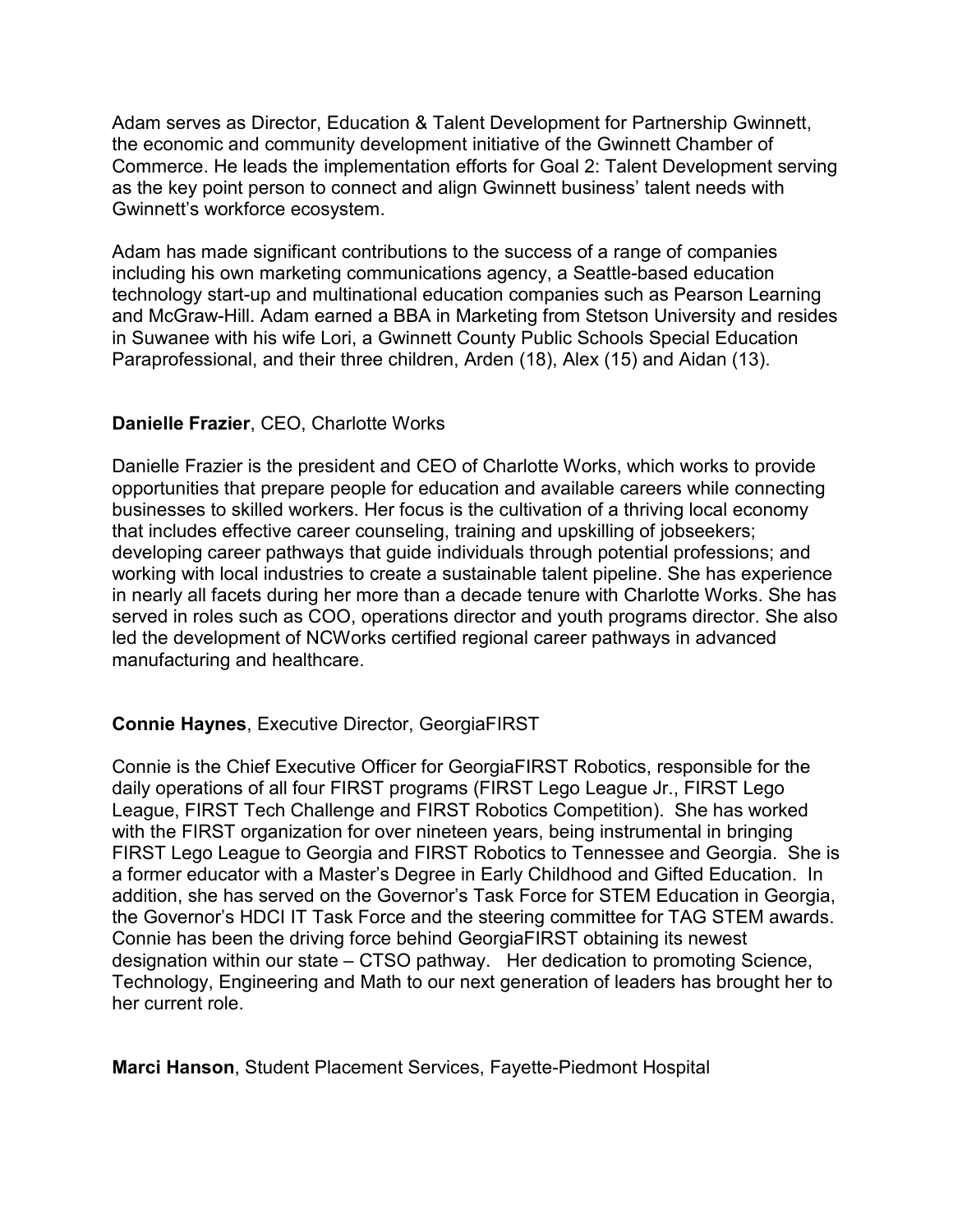Marci Hanson is a Student Placement Specialist who works for Piedmont Healthcare bridging the gap between education and workforce. Marci understands the importance of working directly with educational partners to meet the needs of the industry. She is driven to create a pipeline of potential employees from within our local communities. Marci has worked with Piedmont Healthcare for over 22 years and graduated from the University of Georgia. Over her many years of managing Student Placement Services for Piedmont Healthcare she has streamlined the process for all entities within Piedmont Healthcare and has strengthened relationships with educational partners. She serves on the Executive Board for Three Rivers AHEC and numerous Advisory Boards for Colleges and Universities. Marci is joyfully married to her husband, Don, for 23 years and has 3 charming children, the oldest is proudly serving in the United States Army.

# **Avery Hart**, Project Manager, Economic Development, University System of Georgia

A Newnan native, Avery has garnered extensive experience with statewide initiatives and projects through her professional work in the Governor's Office and the Board of Regents System Office that oversees all 26 public colleges and universities in Georgia. She currently serves as lead project manager for economic development programs in the state's higher education system. Through this work, she has helped to shape key economic and workforce development efforts that ensure Georgia remains the No. 1 place to do business, find success and call home. Those efforts include preparing the next generation of Georgia professionals in the areas of fintech, cyber security, healthcare, engineering and a host of other cutting-edge, high-demand career fields.

Before transitioning to the University System, Avery coordinated logistics for former Governor Nathan Deal. She started her career in this executive office that touched every part of the state after graduating from West Georgia University with a Bachelor of Science degree (Go Wolves!). She believes that the greatest success is achieved by those committed to a lifetime of learning. This belief is what drives her every day, as she continues to develop in both her personal and professional pursuits.

**Mandy Johnson**, Director, College and Career Programs, Douglas County Schools

# **Mike Kenig**, Vice Chairman, Holder Construction Company

Michael is Vice Chairman of Holder Construction Company. Founded in 1960, Holder is a national commercial construction services firm with offices in Atlanta; Phoenix; Denver; Dallas; Charlotte; San Jose, CA and Washington DC.

Michael is a member of the Executive Committee of the Business Leaders United (BLU) for Workforce Partnerships and as a member of the Metro Atlanta Chamber's Educated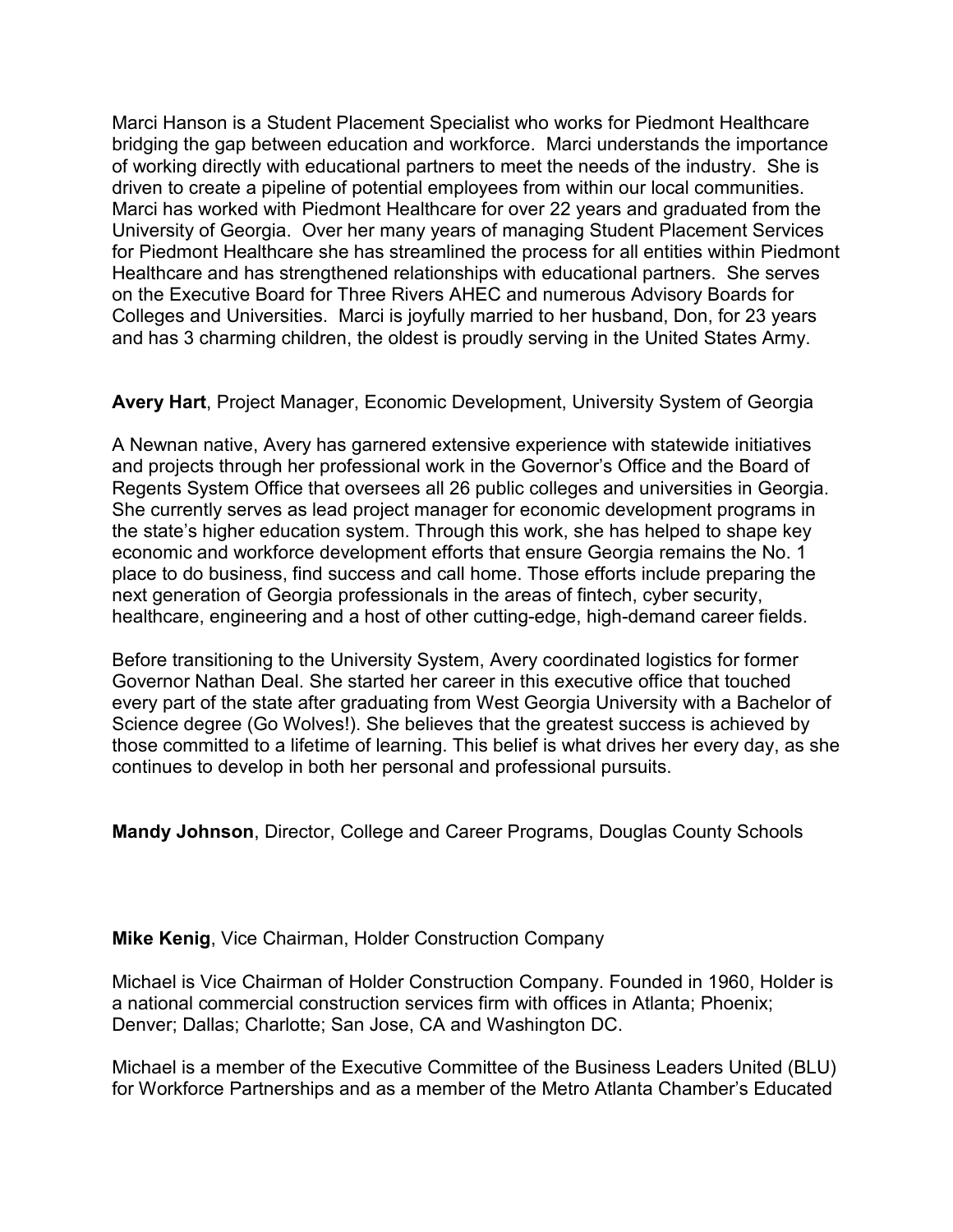Workforce Council, leads a local affiliate, GeorgiaBLU. BLU is a group within the National Skills Coalition comprised of employers from a range of industries across the nation who are concerned about our nation's skills gap.

Michael served on the leadership of the Georgia's HDCI (High Demand Career Initiative) Construction Industry Task Force. He also served on the Advisory Council of TradeFive (formerly Go Build Georgia), a campaign designed to educate young people on the value of learning a trade. Michael recently served on the board of Associated General Contractors of GA and chairs their statewide Workforce Development Committee. Previously he served on the Associated General Contractors (AGC) of America's Training Education and Development Forum's Steering Committee.

Michael teaches a graduate course at Georgia Tech and graduated from Purdue University with a degree in Construction Engineering and Management.

**Robert Lewis**, Atlanta Site Director, JUMA

**Dawn Mann**, Program Manager for Career Guidance and Counseling, Georgia Department of Education - CTAE

Dawn Mann, Program Manager for Career Guidance and Counseling, is 17-year Cobb County veteran school counselor. Mann is a two-time graduate of Mississippi State University (Hail State!), received her Education Specialist degree from Lincoln Memorial University, and is currently enrolled in the Education Leadership doctoral program through Samford University. When this wife and mother of two daughters isn't advocating for students and school counselors as a 2017 National School Counselor of the Year Finalist, she can be found dancing around her kitchen. (Comment on her dance moves from her husband still haven't come in...)

**Rebecca McIver**, Research Professional, Carl Vinson Institute of Government

As a research professional at the Institute of Government, Rebecca McIver assists governmental organizations across the state with workforce and economic development needs. Her areas of expertise include labor market data analysis, applied research, and project management. In her year and a half at the Institute she has supported several local government projects, numerous regional projects, and has even worked on multiple state level plans and projects all of which have involved citizen or stakeholder engagement. Prior to joining the team she served with AmeriCorps at the Community Development Office with the City of Knoxville, Tennessee. In this role, she coordinated citizen training evnts, tabled at various community engagement events, and served as a liaison between local organizations and the City's Office of Neighborhoods. Rebecca has a BA in International Affairs with a minor in Mechanical Engineering from Lafayette College and a Master's in Public Administration from the University of Georgia.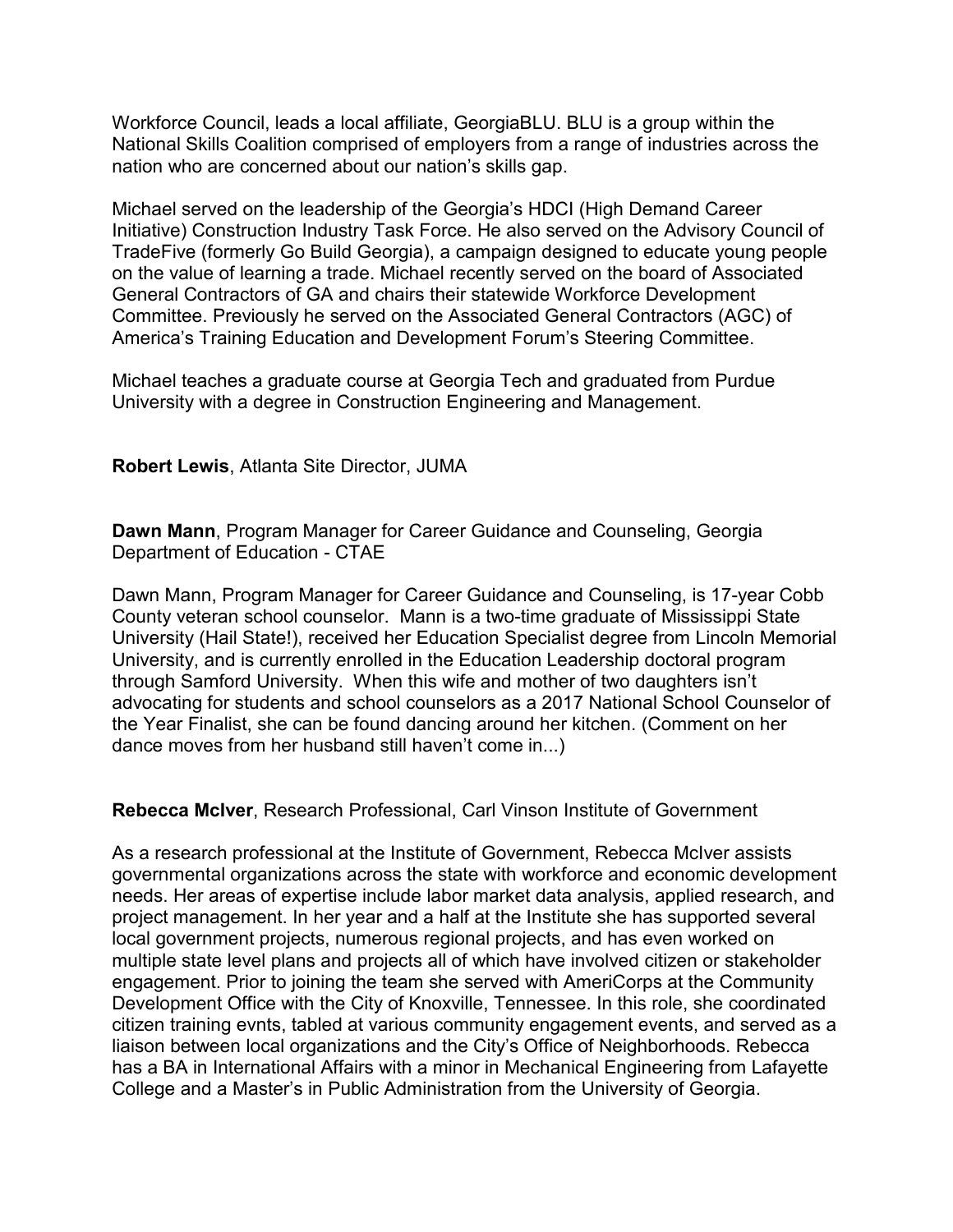#### **Brooke Perez**, Community and Economic Development Manager, Georgia Power

Brooke currently serves as the Metro North Community and Economic Development Manager for Georgia Power. She moved into this position in July of 2019 after serving as Georgia Power's Workforce Development Manager, where she led collaborative efforts to improve education and workforce outcomes for Georgia over the last four years. Brooke represented Georgia Power on local, state and national education and workforce partnerships developing education and workforce development strategies and initiatives. Prior to that, Brooke held various roles in her 10 years of service at Southern Company, including time as a Change Management Manager and Senior Business Analyst at Southern Company's Enterprise Solutions Support.

Brooke is a graduate of the University of Georgia with degrees in marketing and advertising. She is also a graduate of Leadership Sandy Springs and the Georgia Academy of Economic Development. She currently holds leadership a position with the Georgia Leadership Institute for School Improvement and The Grady Society Alumni Board. Brooke lives in Sandy Springs with her husband and four children.

**Marores Perry**, CEO Paulding College and Career Academy, CTAE Director for Paulding County Schools

Marores D. Perry is the CEO of Paulding College & Career Academy and Director of CTAE for Paulding County School District. She is a respected leader and mentor to fellow educators, a guest speaker for different groups and organizations, Chair of Paulding Chamber of Commerce Workforce Development Committee and Chair of Chamber of Commerce Leadership Paulding Program. Mrs. Perry received the 2018 Horizon Award at the Paulding Chamber of Commerce Annual Awards Gala for her work educating the future workforce in Paulding County. Her great passion in life is to give students more options so they can earn a good living when they graduate.Marores has served in multiple committees and advisory groups during her career and has been, and still is, a contributor to different task force groups at the local, regional, state, national and international level.

Originally from Spain, she moved to the US in 1999. She is a wife, mom of adult children, dog person, and avid writer and crocheter. She enjoys the outdoors and loves working out and cooking for her family.

**Cindy Quinlan**, Work-Based Learning Coordinator and Entrepreneurship teacher, Brookwood High School

Cindy Quinlan is an Entrepreneurship teacher at Brookwood High School in Gwinnett County. Cindy founded the Brookwood Integrated Entrepreneurship Program where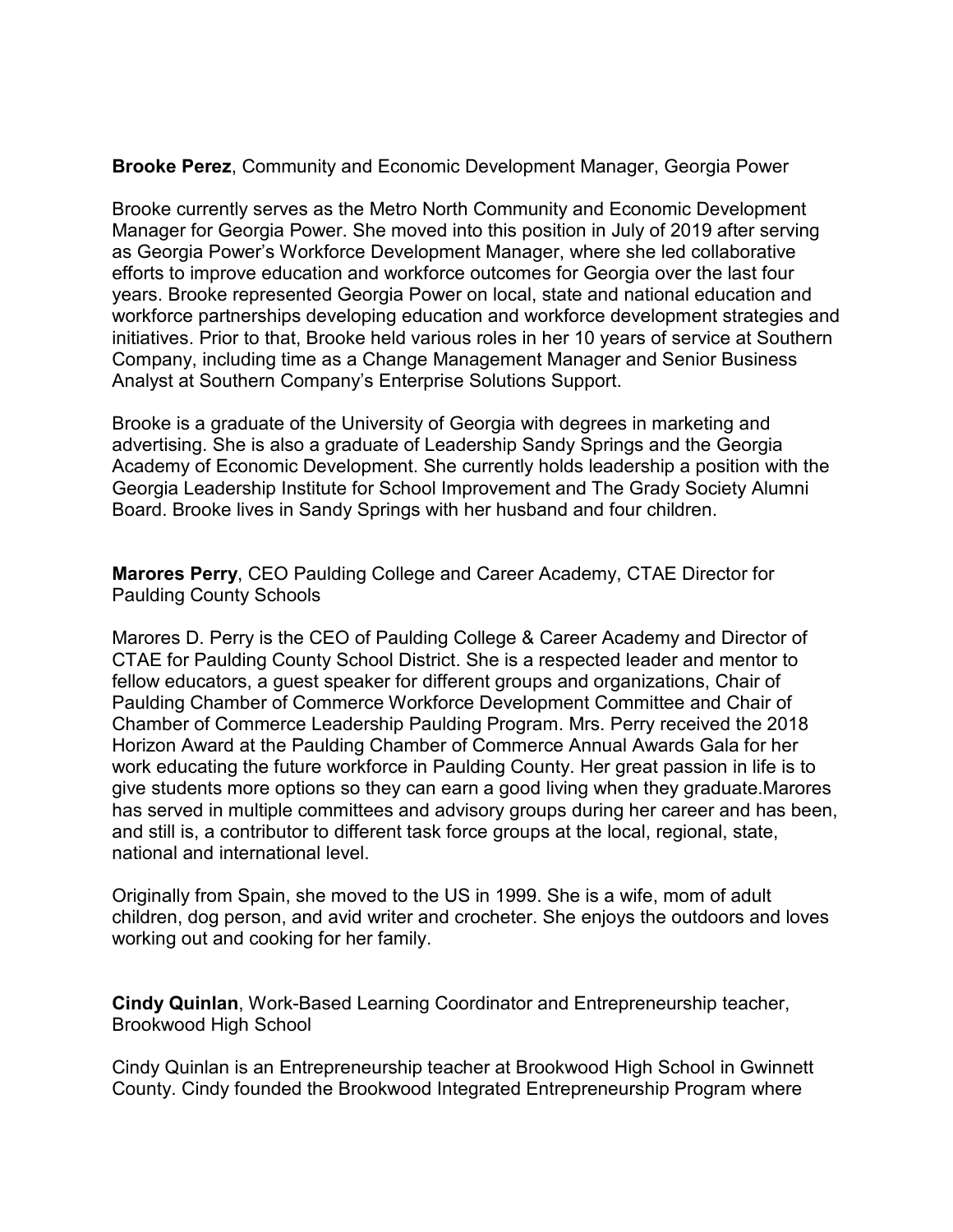students launch a real business while earning their core Language Arts course credit at the same time. Through an alliance with her city, each student is provided with a student business license, mentorship, and a chance to earn investment capital. So far over 30 viable student-businesses have launched and over \$25,000 of investment funding has been awarded. In addition, Cindy also led the feeder schools to start entrepreneurial-focused programs. The articulation of primary and secondary education helped form a complete vertical K-12 alignment of entrepreneurship education.

On the side, Cindy taught for a nonprofit organization whose mission is to advance and promote economic development opportunities through entrepreneurship education. In recent years she has trained and consulted over 200 educators from all over the world including Bulgaria, Canada, China, Costa Rica, Greece, Honduras, and Norway. This includes leading a training workshop in both Honduras in 2015 and Bulgaria in 2018. Cindy continues to present all over the country and has now started her own entrepreneurial curriculum and training business. For her work, she is a member of UGA's 2019 40 Under 40 class, 2017 UGA COE Outstanding Alumni, 2016 Freedoms Foundation Leavey Award recipient, and 2016 ACTE National Teacher of the Year.

**David Tanner**, Associate Director, Carl Vinson Institute of Government

As associate director of the Institute of Government's State Services and Decision Support division, David Tanner focuses on helping governments address some of the state's most pressing issues, such as juvenile justice reform, workforce development, economic development, and improving decision-making through data analytics. David leads the Institute of Government's survey research, program evaluation, state services, and demographic and economic analysis units in their support of UGA's public service and outreach mission. Prior to joining the Institute of Government, he served as the deputy director at the Georgia Governor's Office of Planning and Budget for more than 12 years, working with three different governors to address key budget and policy issues.

**Jason Tanner**, Vice President for Academic Affairs, Chattahoochee Technical College

Jason Tanner began his career in higher education as an English instructor, primarily teaching Freshman Composition. Since moving out of the classroom in 2009, he has served as the Division Chair of English/Humanities, Associate Dean of Academic Support, and Dean of Arts & Sciences at Chattahoochee Technical College. He became the Vice President of Academic Affairs at Chattahoochee on October 1, 2015.

As the Vice President of Academic Affairs and Economic Development since February 1, 2018, Jason has worked to have all instruction in one department at Georgia's largest technical college. His goal is strengthening collaboration and increasing opportunities for students as they prepare for the workforce.